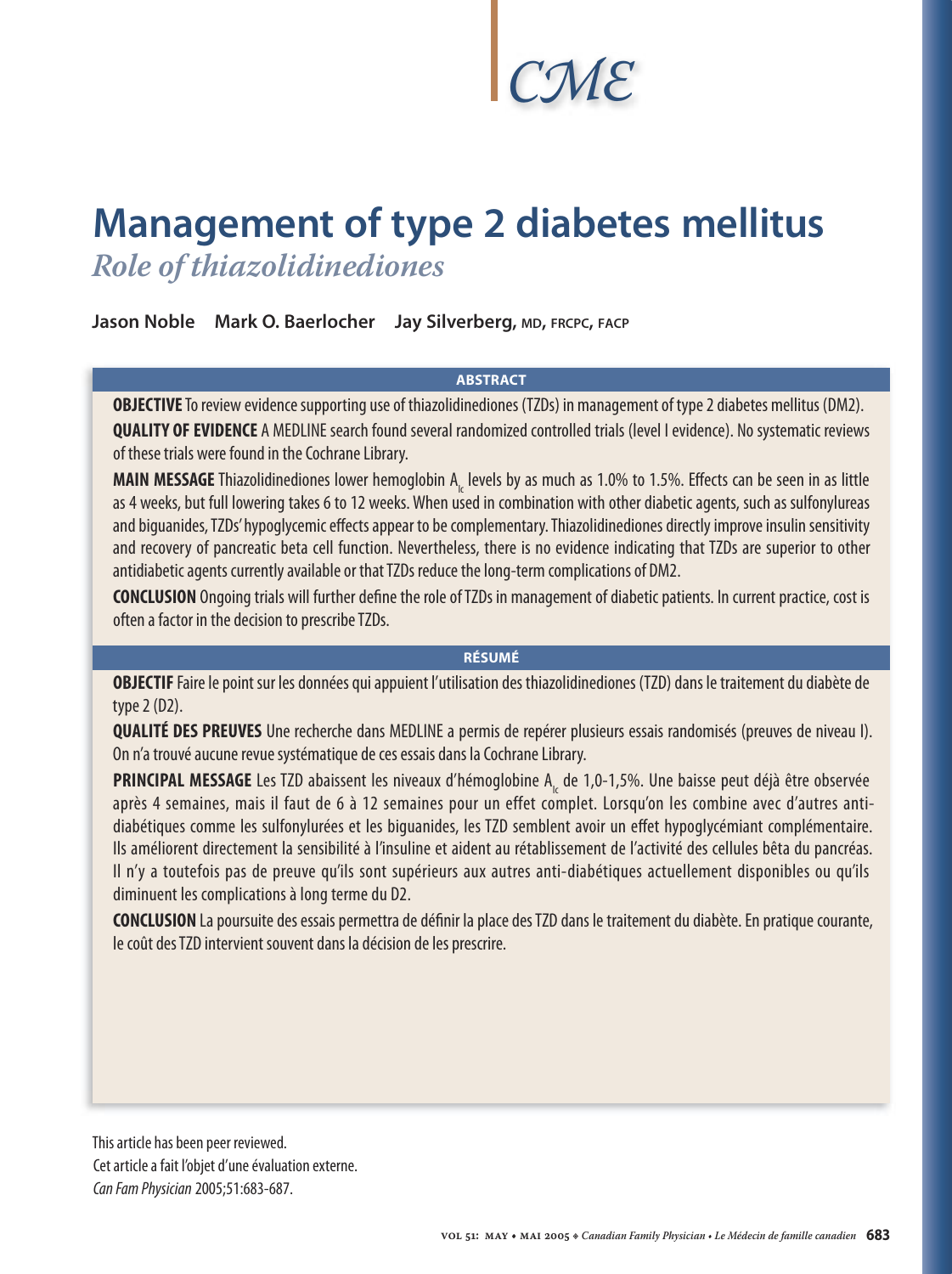ype 2 diabetes mellitus (DM2) is a chronic, ype 2 diabetes mellitus (DM2) is a chronic, progressive disease characterized by insulin progressive disease characterized by insulin resistance and pancreatic beta islet cell failure. For a specific abnormalities (DM2) is a chronic,<br>progressive disease characterized by insulin<br>resistance and pancreatic beta islet cell failure.<br>Three specific abnormalities contribute to hyperglycemia in DM2: impaired insulin secretion, increased hepatic glucose production, and decreased insulinstimulated uptake of glucose in peripheral tissues.

The United Kingdom Prospective Diabetes Study (UKPDS) showed that strict blood glucose control decreases the likelihood of complications from DM2.1 Current management relies on controlling hyperglycemia, dyslipidemia, and hypertension. Although diet and exercise remain the cornerstone of managing hyperglycemia, single or combination antihyperglycemic agents are indicated if treatment targets are not met quickly (ie, within 2 to 3 months) as recommended by the Canadian Diabetes Association guidelines.<sup>2</sup>

Biguanides (eg, metformin) are first-line agents for glycemic control in DM2.<sup>2</sup> These agents act primarily by inhibiting hepatic gluconeogenesis and sensitizing hepatic and peripheral tissues to insulin. Biguanides have the added benefit of inducing weight loss and improving lipid profiles, which are desirable goals in most patients with DM2.<sup>3</sup> The UKPDS was the cornerstone investigation demonstrating that metformin significantly reduces the microvascular and macrovascular complications of DM2.<sup>3</sup> The virtues of metformin aside, combination therapy is often required to achieve adequate glycemic control.

In fact, recent Canadian Diabetes Association guidelines advocate for increased use of combination therapy2 because using a combination of agents that act through different mechanisms might be superior to using a maximal dose of a single agent. Typically, when monotherapy fails, metformin is paired with a second agent, such as a sulfonylurea.

Thiazolidinediones (TZDs) have emerged recently as promising antidiabetic agents.<sup>4</sup> They offer a new

**Mr Noble** *and* **Mr Baerlocher** *are students in the Faculty of Medicine at the University of Toronto in Ontario.* **Dr Silverberg** *teaches in the Department of Endocrinology at Sunnybrook and Women's College Health Sciences Centre in Toronto.*

angle of attack in the pharmacologic management of DM2. They act primarily by decreasing insulin resistance in peripheral tissues, an aspect of DM2 not addressed by biguanide and sulfonylurea therapy. On a molecular level, TZDs act by binding to nuclear peroxisome proliferator-activated receptor-gamma cells in muscle, liver, and adipose tissue, facilitating uptake of glucose in the periphery and decreasing hepatic gluconeogenesis.4 Also, both experimental and clinical evidence suggests that TZDs induce recovery of pancreatic beta cells and thereby improve insulin secretion.<sup>5,6</sup> In theory, since TZDs act by reducing insulin resistance (an underlying pathophysiologic feature of DM2), TZDs could have a crucial role in managing hyperglycemia and reducing complications of DM2.

As promising as TZDs are, they are relatively expensive, a factor that affects their role in management of diabetic patients. In this article, we review evidence supporting use of TZD antihyperglycemic agents, specifically rosiglitazone (Avandia) and pioglitazone (Actos), for treatment of DM2.

### **Quality of evidence**

MEDLINE was searched using the MeSH terms diabetes mellitus, type 2; treatment; pioglitazone; rosiglitazone; troglitazone; and randomized controlled trials. Also, the Cochrane Database of Systematic Reviews was searched using the same headings for systematic reviews and meta-analyses. No systematic reviews were found; several randomized controlled trials (RCTs) were found. Current evidence suggests that TZDs have a role in controlling hyperglycemia in patients with DM2. They can be used as first-line drugs, but national guidelines recommend them as second-line drugs. The RCTs reviewed were grouped into four areas: TZDs as monotherapy, TZDs compared with metformin, TZDs in combination with metformin, and TZDs in combination with sulfonylureas.

# **Thiazolidinediones as monotherapy**

Herz et al looked at the effectiveness of pioglitazone at doses of 30 and 45 mg in 297 patients with DM2.<sup>7</sup> The study demonstrated that 30 mg and 40 mg of pioglitazone were associated with a 0.8%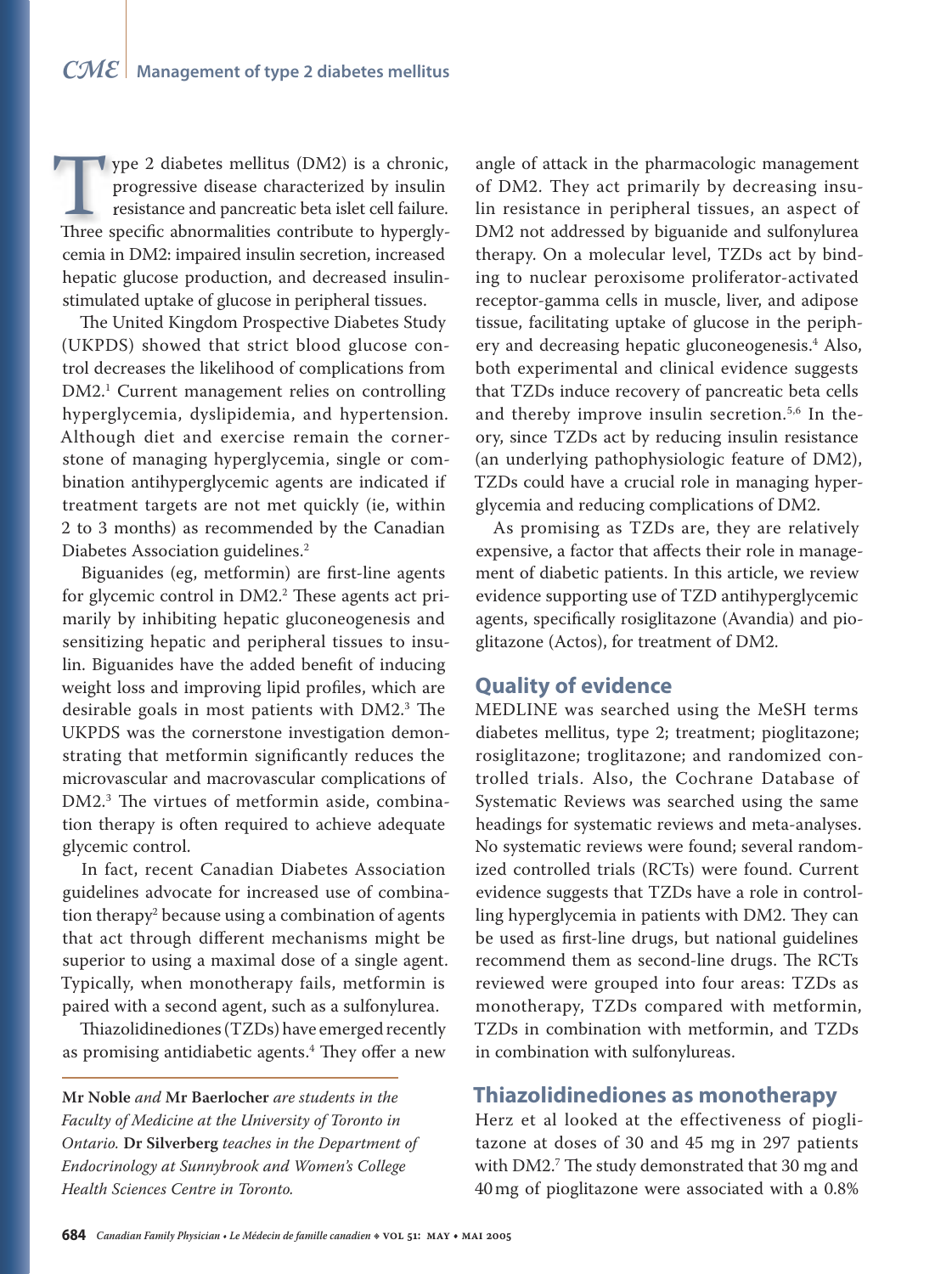and 0.9% fall in  $HbA_{1c}$ , respectively, at 16 weeks. Fasting serum insulin levels were also reduced, and insulin sensitivity was increased (as measured by the homeostasis model<sup>8</sup>). The homeostasis model is a method of evaluating insulin resistance that has been shown to be valid and reliable in several studies demonstrating good correlation (correlation coefficient 0.6 to 0.8) to criterion standard clamp studies.8-10 Lipid profiles also seemed to improve, with increases in high-density lipoprotein (HDL) of 16% and 20% and reductions in triglycerides of 5% and 16%, respectively. Severe adverse reactions observed included edema, headache, pharyngitis, arthralgia, and increased body weight.

The largest trial investigating the role of rosiglitazone looked at the effect of 4- and 8-mg doses given to 959 patients for 26 weeks.<sup>11</sup> This study showed 0.8% and 1.5% reductions in  $HbA<sub>1c</sub>$  levels in the 4- and 8-mg groups, respectively. One third of patients achieved  $HbA<sub>1c</sub>$  levels <7% by the end of the study. Reductions in fasting plasma glucose were also observed. Statistically significant increases in weight and serum lipids were observed in all treatment groups and appeared to be dose related.

# **Thiazolidinediones compared with metformin**

A double-blind, 32-week RCT compared pioglitazone (30 mg to 45 mg) head-to-head with 850 mg to 2550 mg of metformin<sup>12</sup> in 205 patients. Pioglitazone and metformin were found equally effective in controlling blood glucose levels; both agents demonstrated a 3-mmol/L decrease in fasting blood glucose and a 1.3% decrease in  $HbA<sub>1c</sub>$  levels. Pioglitazone was associated with a 17% increase in insulin sensitivity; metformin was associated with a 9% increase. Fasting serum insulin levels decreased by 23% in the pioglitazone group but by only 1% in the metformin group. Pioglitazone raised HDL levels substantially more than metformin (0.22 vs 0.13 mmol/L). Metformin was associated with a significant decrease in low-density lipoprotein (LDL) (-0.2 mmol/L) not observed in the pioglitazone group. Pioglitazone was associated with a 0.7-kg gain in weight; metformin induced a 2.4-kg weight loss.

## **Thiazolidinediones in combination with metformin**

In a 16-week RCT, researchers compared treatment with pioglitazone (30 mg) plus metformin with placebo plus metformin in 249 patients with poorly controlled DM2 (HbA<sub>Ic</sub> >8%).<sup>13</sup> Patients receiving the pioglitazone-metformin combination had lower  $HbA<sub>1c</sub>$  levels (0.83% decline), lower triglyceride levels (-9.7% vs +8.5%), increased HDL levels (+10.2% vs 1.5%), decreased insulin resistance (-16% vs +17.6%), and improved beta cell function (45% vs 39%) compared with the placebo plus metformin group at the study end point (homeostasis model for beta cell function). Adverse reactions in the pioglitazone group included edema (6%), increased body weight (average of 1 kg), and a slight decrease in hemoglobin and hematocrit levels.

Fonseca et al investigated the effect of rosiglitazone in combination with metformin in a 348 patient multicentre RCT.<sup>14</sup> Patients were randomized into three groups: 2500 mg of metformin plus placebo, 2500 mg of metformin plus 4 mg of rosiglitazone, and 2500 mg of metformin plus 8 mg of rosiglitazone. Hemoglobin  $A_{i}$  levels came down significantly in those receiving rosiglitazone, decreasing by 1.0% and 1.2% in the 4-mg and 8-mg groups, respectively. Reductions in fasting plasma insulin levels were noted in the rosiglitazone groups, along with improved insulin sensitivity (3.5% and 8% in the 4-mg and 8-mg groups, respectively). Pancreatic beta cell function improved by approximately one third in the rosiglitazone groups according to the homeostasis model. Significant increases in body weight and LDL levels (20%) were observed.

# **Thiazolidinediones in combination with sulfonylureas**

Kipnes et al conducted a 16-week, double-blind RCT of 478 patients to determine the effect of pioglitazone in combination with sulfonylurea agents.<sup>15</sup> Patients were allocated to three groups: 15 mg pioglitazone and sulfonylurea, 30 mg pioglitazone and sulfonylurea, and placebo plus sulfonylurea. Patients in the pioglitazone with sulfonylurea arm had significant, dose-related improvements in glycemic and lipid control compared with the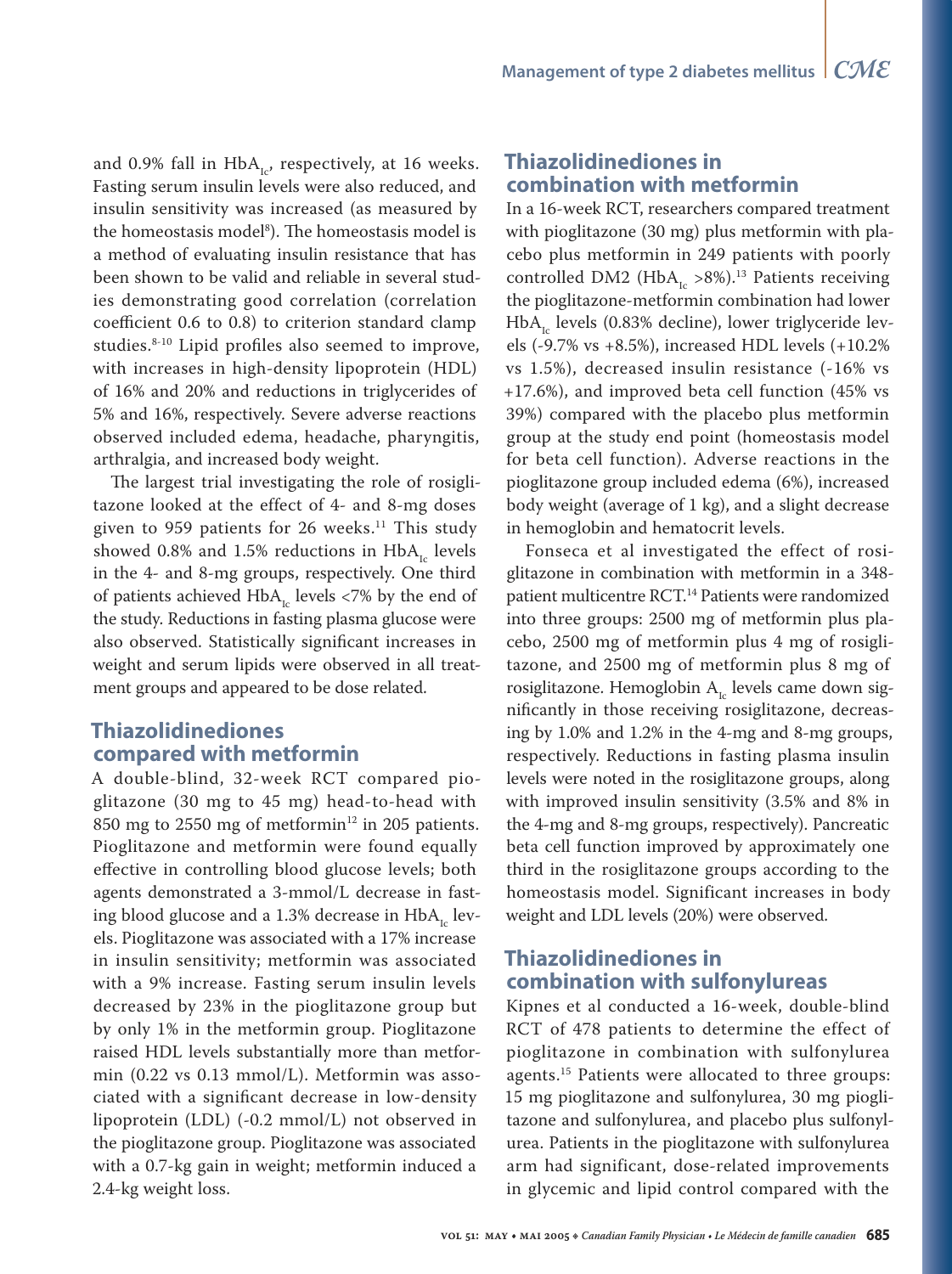sulfonylurea monotherapy group. For the 15-mg and 30-mg pioglitazone groups,  $HbA_{1c}$  levels decreased (-0.8% and -1.2%), fasting serum insulin levels fell (10.6% and 16.4%), triglyceride levels fell (6.4 and 15.9%), and HDL levels rose (5.0% and 12%). No significant change in LDL was noted in the pioglitazone groups.

#### **Discussion**

Level I evidence clearly and consistently demonstrates that TZDs are effective in controlling hyperglycemia in patients with DM2. They significantly reduce fasting blood glucose, fasting insulin, and  $HbA_{\mu}$  levels whether they are used as monotherapy or in combination with metformin or sulfonylureas. There is some indication but no clear evidence that pioglitazone, in particular, seems to induce other secondary beneficial effects, including increasing HDL levels, decreasing triglyceride levels, and lowering blood pressure. Despite these favourable features, TZDs have also been shown to be associated with adverse effects. Most importantly, TZDs can cause fluid retention (especially when combined with insulin) and are contraindicated in patients with a history of congestive heart failure. Other adverse effects include weight gain (range  $0.9$  to  $2.6$  kg) and decreased hematocrit levels.

Current evidence suggests that TZDs have a role in treatment of hyperglycemia among patients with DM2. They are approved for use as first-line drugs, but national guidelines recommend them as secondline therapy.<sup>2</sup> The advantages of TZDs, including once-a-day dosing and potent antihyperglycemic effects, make them attractive therapeutic agents. But TZDs have not been shown to be superior to other diabetic medications, and most importantly, no long-term data currently exist, meaning that there is no evidence that TZDs reduce the microvascular and macrovascular complications of DM2.

Metformin, therefore, should remain the first-line therapy. For now, TZDs can be used in combination therapy for cases not adequately controlled with biguanide and sulfonylurea regimens. Patients started on TZDs should be monitored for signs of edema and anemia, and liver enzymes should be checked at initiation of TZD therapy and periodically thereafter according to the product monograph.

Cost is a concern when implementing TZD therapy. Because TZDs are the most recent important advance in DM2 care, they are relatively expensive (Table 1). In cost-benefit analyses, recent reports using economic models suggest that TZDs could reduce rates of complications by 23% to 36% and thereby be cost-effective treatment.<sup>16</sup> Actual costeffectiveness depends on whether TZDs actually do have beneficial cardiovascular effects.

| <b>Table 1.</b> Cost comparison of popular antihyperglycemic |  |
|--------------------------------------------------------------|--|
| medications (Canadian dollars)                               |  |

| <b>MEDICATION AND DOSE</b>                                                                                                                             | <b>COST PER TABLET (\$)</b> | <b>MONTHLY COST (\$)</b> |  |
|--------------------------------------------------------------------------------------------------------------------------------------------------------|-----------------------------|--------------------------|--|
| Metformin, 500 mg three times daily                                                                                                                    | 0.12                        | 10.80                    |  |
| Glyburide, 5 mg twice daily                                                                                                                            | 0.07                        | 4.10                     |  |
| Rosiglitazone                                                                                                                                          | 1.93                        | 57.90                    |  |
| Pioglitazone                                                                                                                                           | 2.05                        | 61.50                    |  |
| Source: Canadian Generic Pharmaceutical Association and the Sunnybrook and Women's<br><b>College Health Sciences Centre drug inventory requisition</b> |                             |                          |  |

If clinicians decide to institute TZD therapy, which TZD should they use? To date, no comparative head-to-head trials show one TZD superior to the next. Current literature does, however, highlight differences among available TZDs.17,18 Pioglitazone is associated with the largest weight gain. Rosiglitazone might cause elevations in both LDL and triglyceride levels, although these effects appear to respond well to statin therapy.<sup>19</sup> Because of the unique features of the available TZD agents, patients must be assessed on an individual basis to determine which agent is best in each case.

One of the hopes for TZDs is that, by reducing insulin resistance, they could raise the bar on DM2 therapy, going beyond blood glucose control to address underlying pathophysiologic processes. Since insulin sensitivity is an independent risk factor of vascular disease, diabetic agents that are mechanistically aimed at improving insulin sensitivity could theoretically reduce the vascular complications of DM2, although this has yet to be proven. Some data even suggest that improving insulin sensitivity has beneficial vascular effects independent of glycemic control.<sup>20</sup>

There is evidence that TZDs reduce urinary albumin excretion and levels of acute phase reactants,